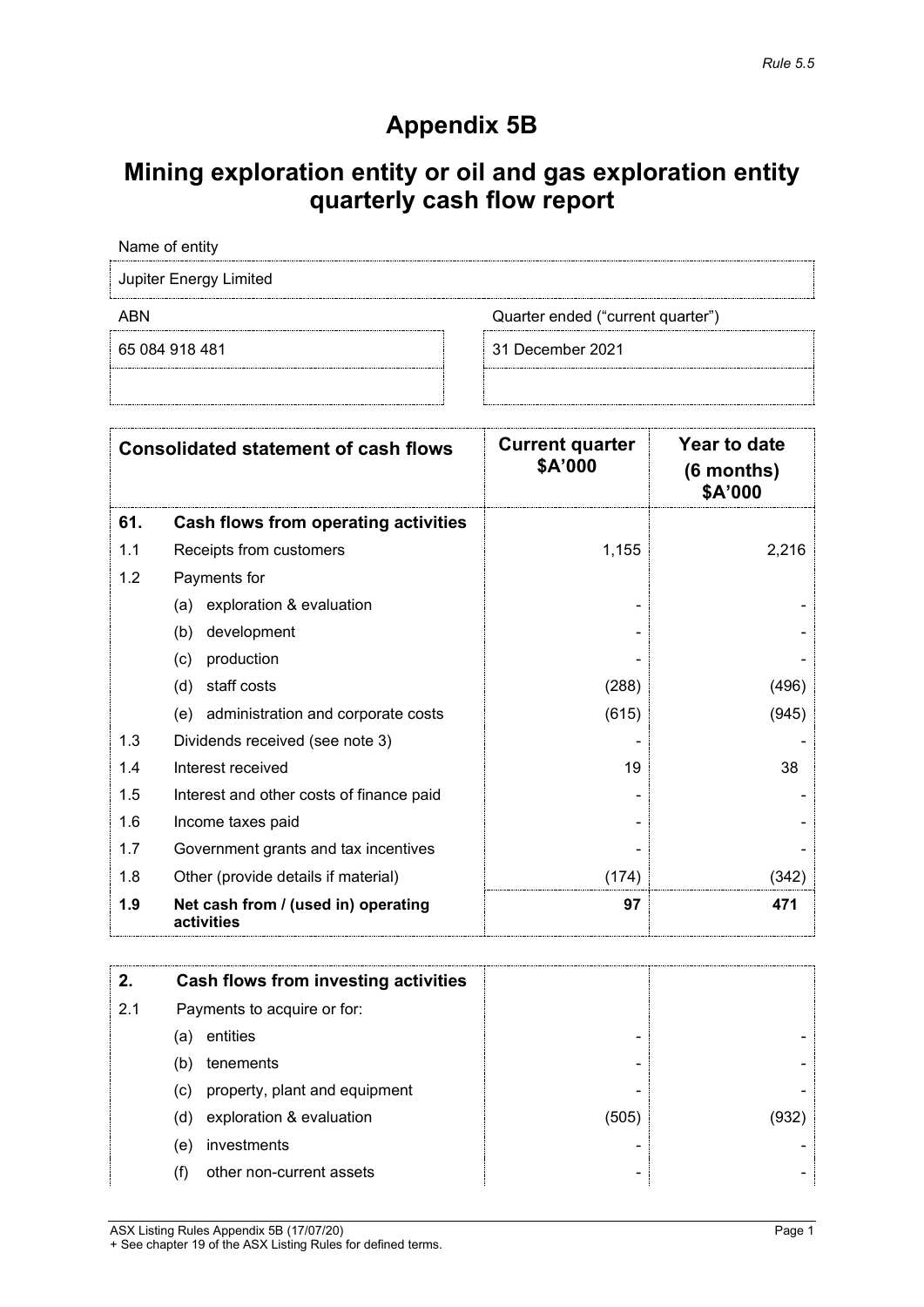|     | <b>Consolidated statement of cash flows</b>       | <b>Current quarter</b><br>\$A'000 | Year to date<br>$(6$ months)<br>\$A'000 |
|-----|---------------------------------------------------|-----------------------------------|-----------------------------------------|
| 2.2 | Proceeds from the disposal of:                    |                                   |                                         |
|     | entities<br>(a)                                   |                                   |                                         |
|     | (b)<br>tenements                                  |                                   |                                         |
|     | property, plant and equipment<br>(C)              |                                   |                                         |
|     | (d)<br>investments                                |                                   |                                         |
|     | other non-current assets<br>(e)                   |                                   |                                         |
| 2.3 | Cash flows from loans to other entities           |                                   |                                         |
| 2.4 | Dividends received (see note 3)                   |                                   |                                         |
| 2.5 | Other (provide details if material)               |                                   |                                         |
| 2.6 | Net cash from / (used in) investing<br>activities | (505)                             | (932)                                   |

| 3.   | <b>Cash flows from financing activities</b>                                                |     |     |
|------|--------------------------------------------------------------------------------------------|-----|-----|
| 3.1  | Proceeds from issues of equity securities<br>(excluding convertible debt securities)       |     |     |
| 3.2  | Proceeds from issue of convertible debt<br>securities                                      |     |     |
| 3.3  | Proceeds from exercise of options                                                          |     |     |
| 3.4  | Transaction costs related to issues of equity<br>securities or convertible debt securities |     |     |
| 3.5  | Proceeds from borrowings                                                                   | 412 | 695 |
| 3.6  | Repayment of borrowings                                                                    |     |     |
| 3.7  | Transaction costs related to loans and<br>borrowings                                       |     |     |
| 3.8  | Dividends paid                                                                             |     |     |
| 3.9  | Other (provide details if material)                                                        |     |     |
| 3.10 | Net cash from / (used in) financing<br>activities                                          | 412 | 695 |

|     | Net increase / (decrease) in cash and<br>cash equivalents for the period |       |     |
|-----|--------------------------------------------------------------------------|-------|-----|
| 4.1 | Cash and cash equivalents at beginning of<br>period                      | 954   | 690 |
| 4.2 | Net cash from / (used in) operating<br>activities (item 1.9 above)       | 97    | 471 |
| 4.3 | Net cash from / (used in) investing activities<br>(item 2.6 above)       | (505) |     |
| 4.4 | Net cash from / (used in) financing activities<br>(item 3.10 above)      | 412   | 695 |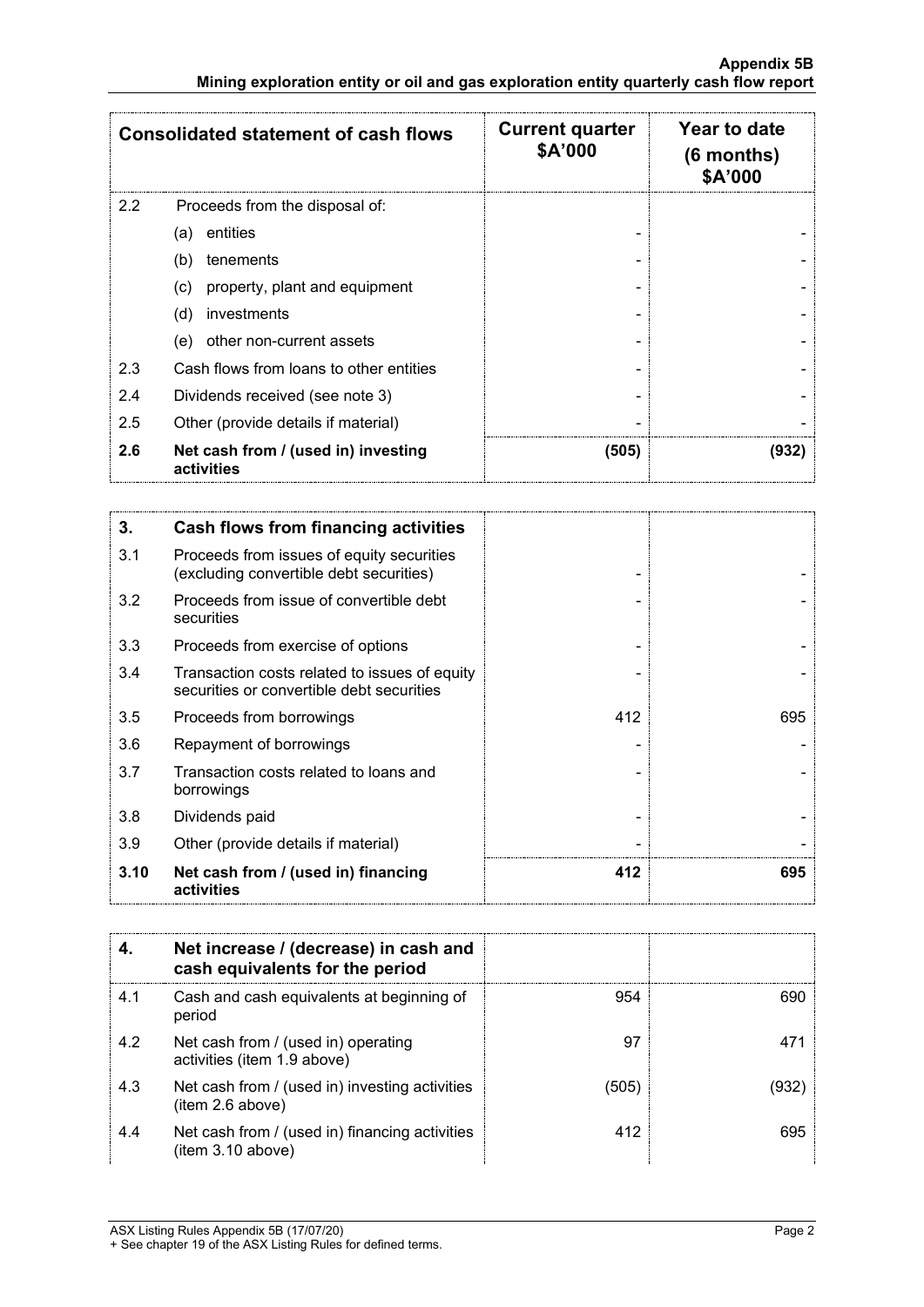| <b>Consolidated statement of cash flows</b> |                                                      | <b>Current quarter</b><br>\$A'000 | Year to date<br>$(6$ months)<br>\$A'000 |
|---------------------------------------------|------------------------------------------------------|-----------------------------------|-----------------------------------------|
| 4.5                                         | Effect of movement in exchange rates on<br>cash held | 24.                               |                                         |
| 4.6                                         | Cash and cash equivalents at end of<br>period        | 934                               |                                         |

| 5   | Reconciliation of cash and cash<br>equivalents<br>at the end of the quarter (as shown in the<br>consolidated statement of cash flows) to the<br>related items in the accounts | <b>Current quarter</b><br>\$A'000 | <b>Previous quarter</b><br>\$A'000 |
|-----|-------------------------------------------------------------------------------------------------------------------------------------------------------------------------------|-----------------------------------|------------------------------------|
| 5.1 | <b>Bank balances</b>                                                                                                                                                          | 934                               | 954                                |
| 5.2 | Call deposits                                                                                                                                                                 |                                   |                                    |
| 5.3 | <b>Bank overdrafts</b>                                                                                                                                                        |                                   |                                    |
| 5.4 | Other (provide details)                                                                                                                                                       |                                   |                                    |
| 5.5 | Cash and cash equivalents at end of<br>quarter (should equal item 4.6 above)                                                                                                  | 934                               |                                    |

| 6.  | Payments to related parties of the entity and their<br>associates                                                                                           | <b>Current quarter</b><br><b>\$A'000</b> |
|-----|-------------------------------------------------------------------------------------------------------------------------------------------------------------|------------------------------------------|
| 6.1 | Aggregate amount of payments to related parties and their<br>associates included in item 1                                                                  |                                          |
| 62  | Aggregate amount of payments to related parties and their<br>associates included in item 2                                                                  |                                          |
|     | Note: if any amounts are shown in items 6.1 or 6.2, your quarterly activity report must include a description of, and an<br>explanation for, such payments. |                                          |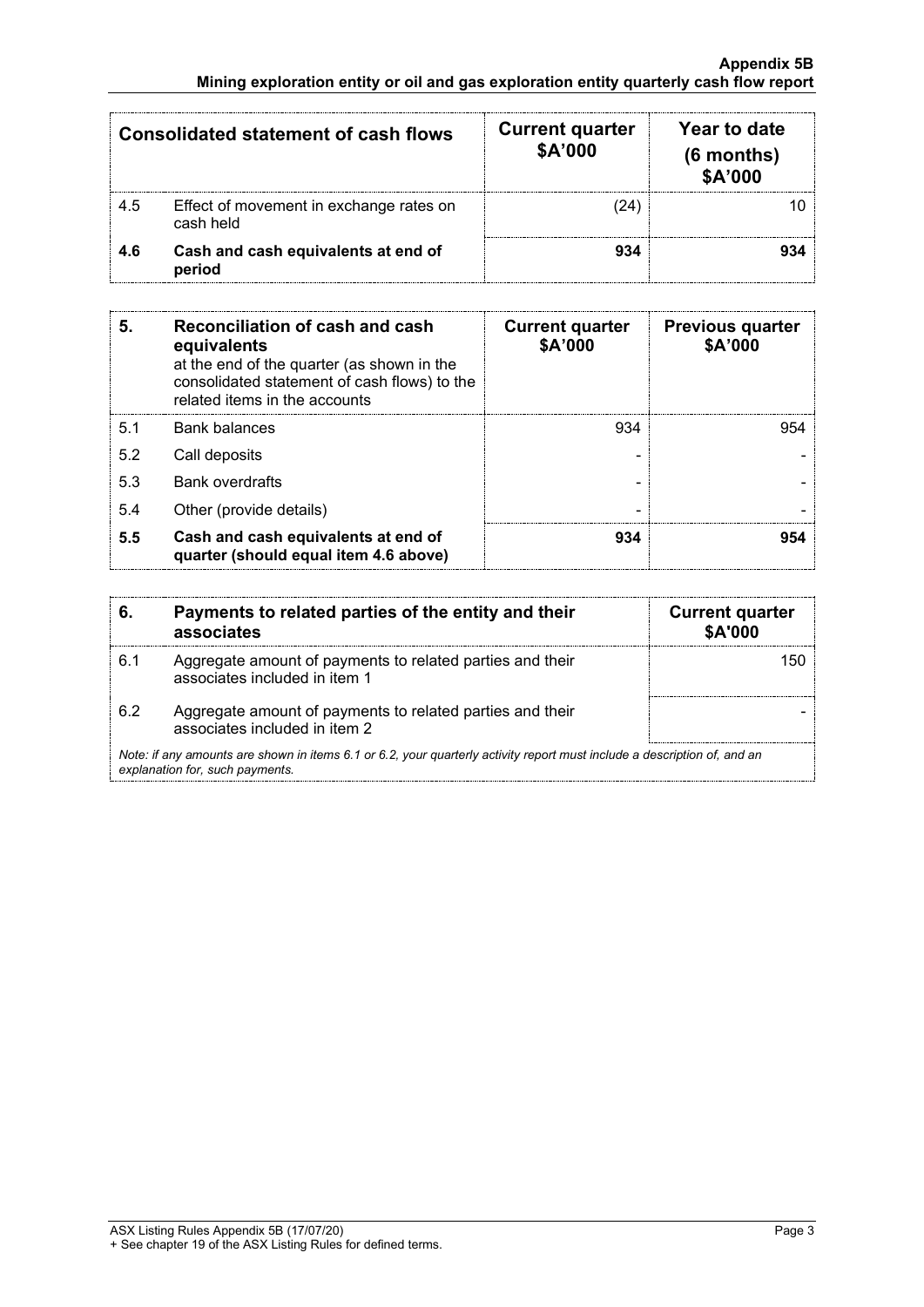### **Appendix 5B Mining exploration entity or oil and gas exploration entity quarterly cash flow report**

| 7.  | <b>Financing facilities</b><br>Note: the term "facility' includes all forms of financing<br>arrangements available to the entity.<br>Add notes as necessary for an understanding of the<br>sources of finance available to the entity.                                                                                                                                                                                                                                                                                                                                                                                                                                                                                                                                                                            | <b>Total facility</b><br>amount at quarter<br>end<br>\$A'000 | Amount drawn at<br>quarter end<br>\$A'000 |
|-----|-------------------------------------------------------------------------------------------------------------------------------------------------------------------------------------------------------------------------------------------------------------------------------------------------------------------------------------------------------------------------------------------------------------------------------------------------------------------------------------------------------------------------------------------------------------------------------------------------------------------------------------------------------------------------------------------------------------------------------------------------------------------------------------------------------------------|--------------------------------------------------------------|-------------------------------------------|
| 7.1 | Loan facilities                                                                                                                                                                                                                                                                                                                                                                                                                                                                                                                                                                                                                                                                                                                                                                                                   | 22,050                                                       | 11,547                                    |
| 7.2 | Credit standby arrangements                                                                                                                                                                                                                                                                                                                                                                                                                                                                                                                                                                                                                                                                                                                                                                                       |                                                              |                                           |
| 7.3 | Other (please specify)                                                                                                                                                                                                                                                                                                                                                                                                                                                                                                                                                                                                                                                                                                                                                                                            |                                                              |                                           |
| 7.4 | <b>Total financing facilities</b>                                                                                                                                                                                                                                                                                                                                                                                                                                                                                                                                                                                                                                                                                                                                                                                 |                                                              |                                           |
| 7.5 | Unused financing facilities available at quarter end                                                                                                                                                                                                                                                                                                                                                                                                                                                                                                                                                                                                                                                                                                                                                              |                                                              | 10,503                                    |
| 7.6 | Include in the box below a description of each facility above, including the lender, interest<br>rate, maturity date and whether it is secured or unsecured. If any additional financing<br>facilities have been entered into or are proposed to be entered into after quarter end,<br>include a note providing details of those facilities as well.                                                                                                                                                                                                                                                                                                                                                                                                                                                              |                                                              |                                           |
|     | 2017 Funding Agreement<br>Facility Limit: \$US16m (\$A 22.510m) <sup>1</sup><br>Lender: Waterford Petroleum Limited (\$US9.9m) and Midocean Holdings Limited<br>(\$US100k)<br>Repayable on 1 July 2024<br>Interest rate of 15% pa<br>$\bullet$<br>Interest will accrue and be repayable with principal<br>Lender can elect to be repaid if there is a change of control in Jupiter Energy<br>$\bullet$<br>Limited or Jupiter Energy Pte Ltd or there is a change in control in contract 2275<br>covering the Block 31 Licence<br>$1$ The abovementioned facility includes a written commitment from Waterford Investment and Finance Limited to<br>provide up to an additional \$US11m in funding, under the same terms as the original 2017 Funding Agreement, as<br>detailed in the 30 June 2020 Annual Report. |                                                              |                                           |

| 8.  | Estimated cash available for future operating activities                                                                                                                                                                        | <b>SA'000</b> |
|-----|---------------------------------------------------------------------------------------------------------------------------------------------------------------------------------------------------------------------------------|---------------|
| 8.1 | Net cash from / (used in) operating activities (item 1.9)                                                                                                                                                                       |               |
| 8.2 | (Payments for exploration & evaluation classified as investing<br>activities) (item $2.1(d)$ )                                                                                                                                  | (505)         |
| 8.3 | Total relevant outgoings (item 8.1 + item 8.2)                                                                                                                                                                                  | (408)         |
| 8.4 | Cash and cash equivalents at quarter end (item 4.6)                                                                                                                                                                             | 934           |
| 8.5 | Unused finance facilities available at quarter end (item 7.5)                                                                                                                                                                   | 10,503        |
| 8.6 | Total available funding (item $8.4$ + item $8.5$ )                                                                                                                                                                              | 11.437        |
| 8.7 | Estimated quarters of funding available (item 8.6 divided by<br>item $8.3$ )                                                                                                                                                    | 28.03         |
|     | Note: if the entity has reported positive relevant outgoings (ie a net cash inflow) in item 8.3, answer item 8.7 as "N/A".<br>Otherwise, a figure for the estimated quarters of funding available must be included in item 8.7. |               |
| 8.8 | If item 8.7 is less than 2 quarters, please provide answers to the following questions:                                                                                                                                         |               |
|     | 8.8.1<br>Does the entity expect that it will continue to have the current level of net operating<br>cash flows for the time being and, if not, why not?                                                                         |               |
|     | Answer: N/A                                                                                                                                                                                                                     |               |